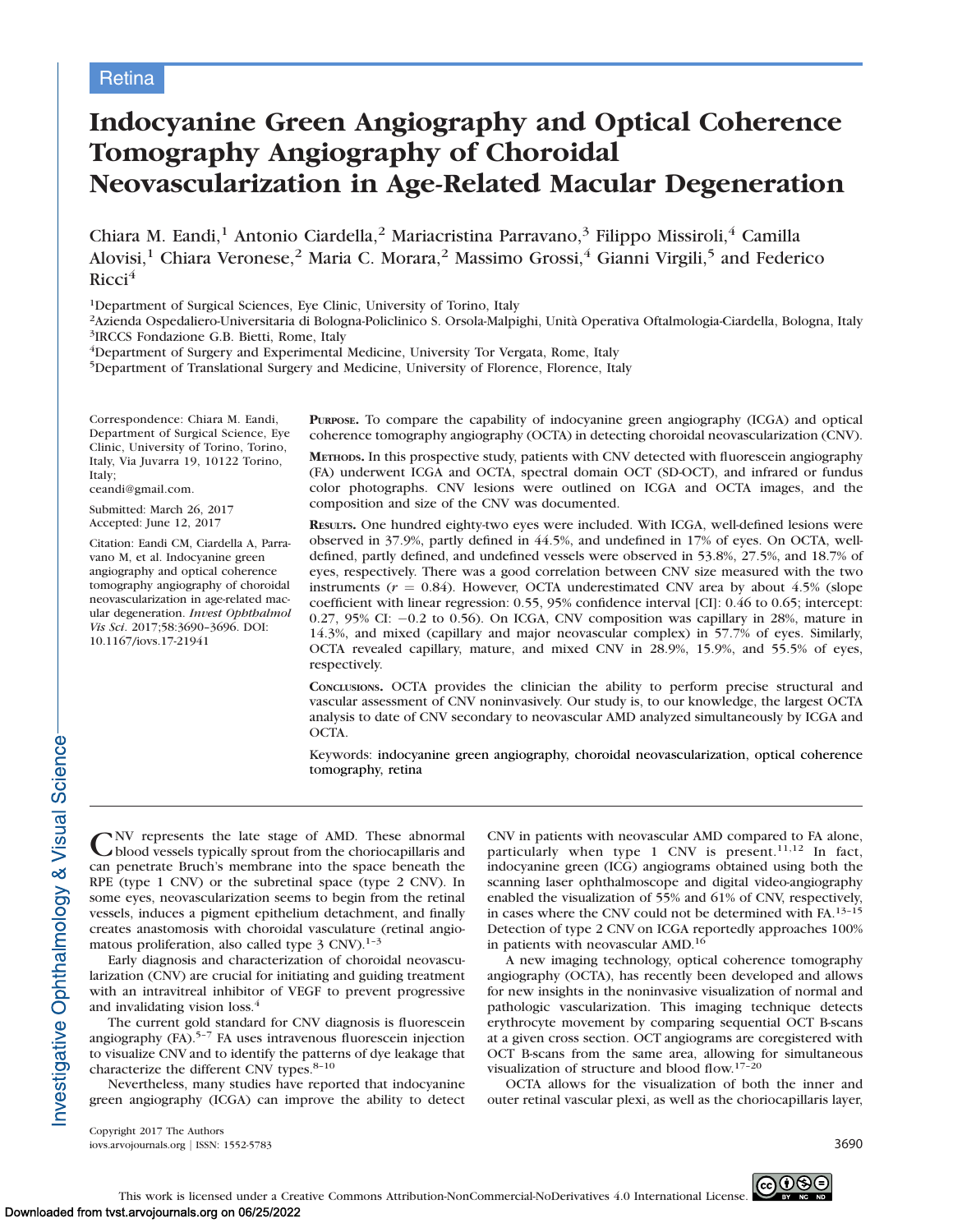without the need for dye injection and provides a segmentation of the different layers using the en face OCT modality.<sup>21</sup>

The aim of this study was to compare the capability of ICGA and OCTA in detecting the vascular network in active CNV secondary to wet AMD. We also performed a qualitative analysis of the characteristics and composition of the neovascular lesions.

## **METHODS**

This study was approved by the Institutional Review Board of the PTV Foundation, and informed consent was obtained from patients before examination. The research adhered to the tenets of the Declaration of Helsinki.

In this prospective study, subjects were enrolled between February 2015 and June 2016 at four different retina centers in Italy, including the Retina Service of the PTV Foundation in Rome; the University Eye Clinic in Torino, the Sant'Orsola Hospital in Bologna, and the IRCCS Bietti Eye Foundation in Rome.

Patients affected by AMD with active CNV detected with FA were further studied with ICGA (Spectralis; Heidelberg Engineering, Heidelberg, Germany) and OCTA (AngioVue Imaging System; Optovue, Inc., Fremont, CA, USA), spectraldomain (SD-OCT) (Spectralis; Heidelberg Engineering), and infrared (IR) images or fundus color photographs (FP) (Topcon TRC IA; Topcon, Tokyo, Japan). Both naïve patients and patients with recurrences were included. The exams were performed on the same day or within 1 week. Best-corrected visual acuity (BCVA) was measured with Early Treatment Diabetic Retinopathy Study charts before dilation of the pupils.

The AngioVue imaging system used to obtain OCTA images has an A-scan rate of 70,000 scans per second, using a light source centered on 840 nm and a bandwidth of 50 nm. Each OCTA volume contains  $304 \times 304$  A-scans with two consecutive B-scans captured at each fixed position before proceeding to the next sampling location. Split-spectrum amplitude-decorrelation angiography (SSADA) was used to extract the OCTA information. Each OCTA volume is acquired in 3 seconds, and two orthogonal OCTA volumes were acquired in order to perform motion correction to minimize motion artifacts arising from microsaccades and fixation changes. Angiography information displayed is the average of the decorrelation values when viewed perpendicularly through the thickness being evaluated.

We used a research version of the AngioVue OCTA software.<sup>21,22</sup>

Orthogonal registration and merging of two consecutive scan volumes were used to obtain  $3 \times 3$ -mm and  $6 \times 6$ -mm OCTA volumes of both eyes of each patient. Both  $3 \times 3$ -mm and  $6 \times 6$ -mm OCTA volumes used a  $304 \times 304$  scanning pattern. Standard OCT B-scans were performed to confirm the intraretinal or subretinal fluid presence confirming the lesion activity.

The OCTA software was used to delineate a region of interest with a slab thickness of 30 µm. The software did not allow modification of the segmentation curve of the inner or outer retina; it only allowed moving the original automated segmentation lines up or down. We used the ''outer retina'' segmentation, which in the software is by default automatically based on the contour of the Bruch's membrane. Therefore, we chose to locate the outer boundary directly anterior to Bruch's membrane to minimize the amount of choroidal vasculature included in the slab. The inner boundary was set to contain the innermost region suspicious of a CNV, as demonstrated in the B-scan.

The built-in automatic artifact removal tool was used to remove retinal vessel shadowing from the en face flow image. This function allowed us to subtract vessels located above the inner border (inner retina vessels) from the outer retina OCTA image.

The  $3 \times 3$ -mm OCTA images were used primarily to evaluate each eye. In cases where the  $3 \times 3$ -mm OCTA image showed a CNV that extended beyond the image border, a  $6 \times 6$ -mm OCTA image was used so that the entire borders of the CNV could be evaluated. There were no lesions extended beyond the  $6 \times 6$  area. In order to measure the CNV lesion size on OCTA, we used the imaging system provided by AngioVue software (AngioVue, RTVue XR Avanti; Optovue, Inc.), by selecting "Flow Area" function.

ICG angiograms were acquired (Spectralis) using a 30 degree field and art mode of 15 images. Early-to-mid-phase ICG angiograms of the detailed vascular structure of the CNV were screened, and the best angiograms were used for image analysis. To measure the CNV lesion size on ICGA we used the area-measuring software provided by Spectralis.

Appearance of CNV on both ICGA and OCTA images was classified as well-defined (the CNV network is entirely visible in all its extension, and all the borders are evident); partly defined (the CNV network is not visible in all its extension and some borders are missing); or undefined (it is not possible to differentiate the CNV network from the choroidal background signal).

When detectable either on ICGA or OCTA, capillary and arteriovenular components of CNV were identified in order to classify the lesion as follows:

- 1. Capillary (typically spoke wheel or sea fan–shaped lesions composed by tiny curled vessels with anastomotic connections at the CNV border)
- 2. Mixed (capillary plus mature vessels)
- 3. Mature (arteriovenular or major neovascular complex [MNC] made by large-diameter dendritic trunks with a negligible or absent capillary component)
- 4. RAP (focal anastomotic neovascular complex arising from the deep retina capillary plexus)
- 5. Polypoidal choroidal vasculopathy (PCV; presence of single or multiple focal nodular ectatic lesions at the edge of a sub-RPE neovessel network).

Subretinal (SRF) and intraretinal fluid (IRF) was determined to be present or absent using the correlated OCT B-scans. SD-OCT B-scans were also analyzed to detect the presence of fibrovascular pigment epithelium detachment (PED) or serous PED.

FP or IR photographs were evaluated for the presence of intra- or subretinal hemorrhages and fibrosis.

All the images (OCTA, B-scan SD-OCT, FA, ICGA, FP, and IR) were evaluated independently by two trained readers (CME, MP) from the University Eye Clinic of Torino and the IRCCS Bietti Eye Foundation, respectively, to confirm the diagnosis and to define the characteristics of the CNV. The readers were masked, and in particular, they first evaluated the B-scan SD-OCT, FA, ICGA, FP, and IR. OCTA images were evaluated separately without knowing the corresponding ICGA in order to decrease possible bias. In case of discordance the measurements were reevaluated by a third retinal specialist (FR).

In order to compare the performance of ICGA and OCTA in defining CNV borders (three categories), we used asymptotic symmetry and marginal homogeneity tests, which are suitable for  $K \times K$  tables where there is a one-to-one matching of cases classified by means of ordered variables. We used ordinal logistic regression to investigate covariates associated with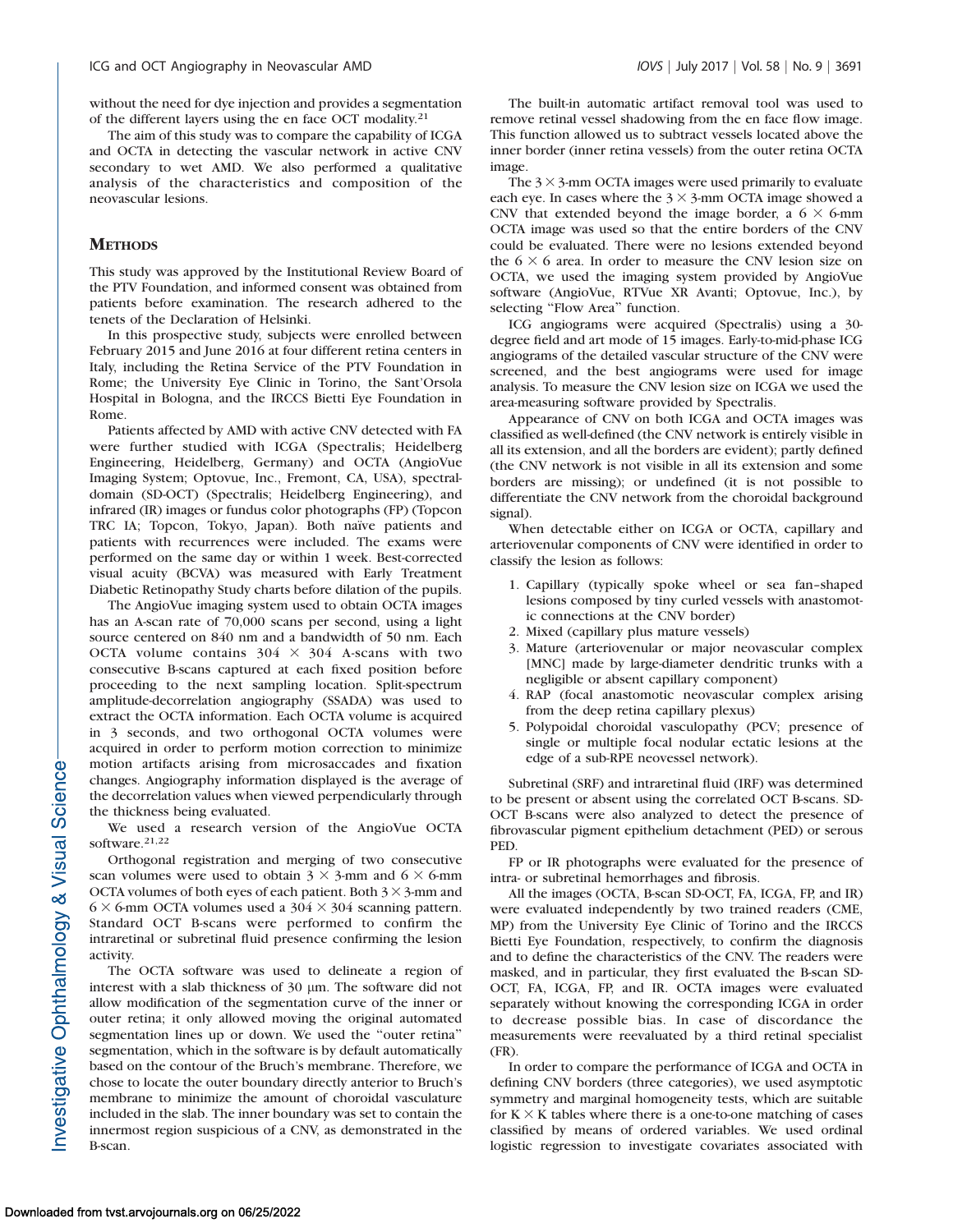

FIGURE 1. CNV borders defined by ICGA (left) and OCTA (right). The figure shows agreement of ICGA and OCTA in defining CNV borders in 182 patients. More than half of the CNVs were well-defined with OCTA (53.80%), as compared to one-third with ICGA (37.90%) ( $P = 0.03$ ). Partly defined CNVs were identified mostly with ICGA (44.50%) rather than with OCTA (27.50%) ( $P = 0.02$ ). No statistical significant difference was found for undefined CNV with ICGA and OCTA (17% and 18.70%, respectively). NS, nonstatistically significant.

border definition, and we used a  $\chi^2$  test to compare frequencies in subgroups of unordered categories.

We used linear regression to investigate the need for calibration of lesion size with OCTA as compared to ICGA. We compared a number of clinical characteristics in capillary OCTA lesions versus other types of lesions using a  $\chi^2$  test.

#### **RESULTS**

## Study Population

One hundred eighty-two eyes of 182 consecutive patients with wet AMD were enrolled in this study. All were Caucasian with a mean age of  $74 \pm 3.8$  years (range, 58-89). There were 111 (61%) women. Each patient underwent BCVA examination, FP or IR photograph, FA, ICGA, SD-OCT, and OCTA examination on the same day or within 1 week. No adverse effects related to the procedures (i.e., dye injection) were reported.

One hundred five of 182 (58%) eyes were naïve CNV, while 77 of 182 (42%) eyes presented recurrent CNV with active leakage on FA or IRF or SRF on B-scan SD-OCT. Mean BCVA was 20/50 Snellen equivalent (range 20/20–20/400). Hemorrhages and fibrosis were present in 45 of 182 (24.7%) and 61 of 182 (33.5%) eyes, respectively. On FA, most of the CNV were type 1 (73%), followed by type 2 (27%). ICGA confirmed type 3 or RAP and PCV lesions in  $14$   $(7.7%)$  and  $12$   $(6.6%)$  eyes, respectively. B-scan SD-OCT showed the presence of SRF and IRF in 122 of 182 (67%) and 75 of 182 (41.2%) eyes, respectively. Fibrovascular PED was detected in 102 of 182 (56%) eyes and serous PED in 53 of 182 (29.1%) eyes.

# Definition of CNV Borders

When analyzed with ICGA, well-defined lesions were observed in 37.9% (69/182) of eyes, partly defined in 44.5% (81/182) of eyes, and undefined in 17% (32/182) of eyes. On OCTA images, well-defined, partly defined, and undefined vessels were observed in 53.8% (98/182), 27.5% (50/182), and 18.7% (34/ 182) of eyes, respectively. The intra/subretinal fluid was minimal or absent in all eyes and could not influence the OCTA flow images. The PCV lesions identified on ICGA were not visible on the choroidal background and therefore were classified as ''undefined'' on OCTA.

Figure 1 shows the agreement of ICGA and OCTA in defining CNV borders in 182 patients with complete data. More than half of the CNVs were well-defined with OCTA, as compared to one-third with ICGA. Overall, there was only moderate agreement between the two techniques ( $\kappa = 0.40$ ). Both the symmetry test and the marginal homogeneity test were highly significant ( $P < 0.01$ ), thus indicating a difference in the degree of border definition between the two tests. Specifically, the largest contribution to the symmetry  $\chi^2$  was given by the fact that CNVs that were well-defined in OCTA versus partly defined in ICGA were about four times that of those well-defined in ICGA and partly defined in OCTA. Similar ratios of asymmetry were found in other matched cells.

Asymmetry remained highly significant when the analysis was restricted to 133 type 1 CNVs. A similar subanalysis was not possible on 46 type 2 CNVs, 14 type 3 CNVs, and 12 PCVs due to the limited sample size.

#### CNV Size

Figure 2 shows the relationship between CNV size (area in square millimeters) with OCTA as compared to ICGA, including lesions that were well-defined with both techniques ( $n = 59$ ). There was a good correlation between CNV size measured with the two instruments ( $r = 0.84$ ). However, as seen in Figure 2, OCTA underestimated CNV area by about 4.5% (slope coefficient with linear regression: 0.55, 95% CI: 0.46 to 0.65; intercept:  $0.27$ ,  $95\%$  CI:  $-0.2$  to  $0.56$ ), suggesting the need for a calibration formula. No difference in size by OCTA CNV type was detected using a regression model ( $P = 0.507$ ).

#### Characteristics of CNV Lesions

When analyzed with ICGA, CNV composition results were capillary in 28% (51/182) of eyes, mature in 14.3% (26/182) of eyes, and mixed (capillary and MNC) in 57.7% (105/182) of eyes. OCTA images revealed capillary CNV in 28.9% (52/182) of eyes, mature in 15.9% (29/182) of eyes, and mixed in 55.5% (101/182) of eyes.

We explored the characteristics of different CNV types in OCTA, considering clinical, FA, and OCTA margin definition, after excluding type 3 CNVs ( $n = 14$ ). For this purpose, we compared capillary CNVs to other types, thus trying to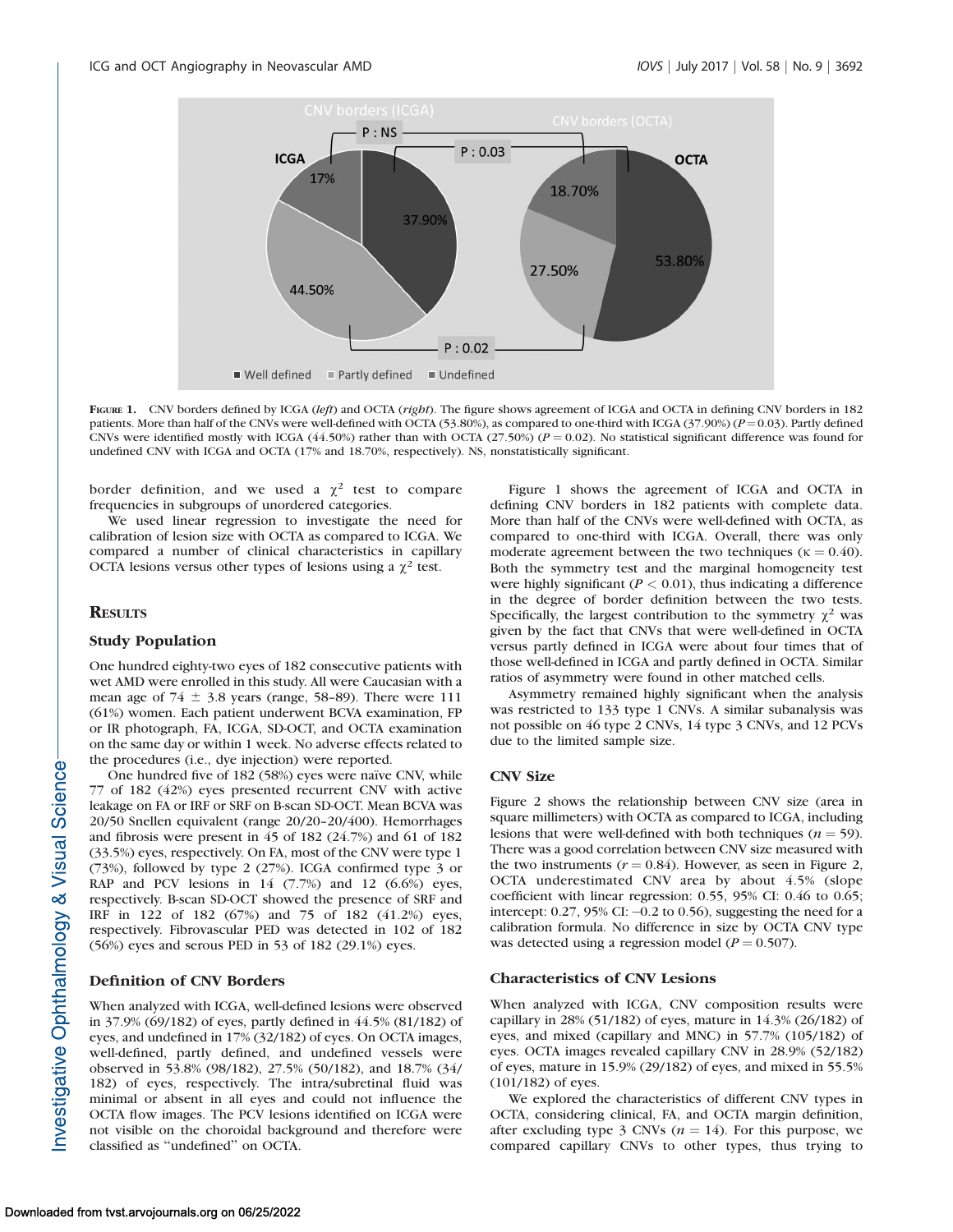

FIGURE 2. Relationship between CNV size with OCTA as compared to ICGA. There was a good correlation between CNV size (area in square millimeters) measured with the two instruments ( $r = 0.84$ ). However, OCTA underestimated CNV area by about 4.5% (slope coefficient with linear regression: 0.55, 95% CI: 0.46 to 0.65; intercept: 0.27, 95% CI: -0.2 to 0.56). No difference in size by OCTA CNV type was detected (P  $= 0.507$ ). Different marker symbols are displayed for OCTA CNV subtypes: capillary (dark circle), capillary  $+$  MNC (gray diamond), mixed (empty square); the dotted line presents the equivalence line, where CNV size values (in square millimeters ) with ICGA and OCTA are equivalent. The solid line presents the linear fit as predicted in a regression model and shows that ICGA overestimates size with respect to OCTA.

characterize lesions that did not have mature choroidal vessels on OCTA (Table). Compared to other CNV types, capillary lesions were more likely to be type 2 CNV and to have welldefined OCTA margins, while they were less likely to show fibrovascular PED (Figs. 3, 4).

# Factors Associated With Border Definition With ICGA and OCTA

We explored the characteristics associated with well-defined borders separately for ICGA and OCTA. Results were consistent using both forward and backward ordinal logistic regression. We found that better defined borders with ICGA were more often found in naïve (odds ratio [OR] 2.1,  $P = 0.023$ ) and type 2 (OR 2.8,  $P = 0.003$ ) lesions and less often in lesions showing staining with borderline statistical significance (OR 0.52,  $P =$ 0.065). On the other hand, better defined lesions in OCTA were more likely type 2 CNV (OR 2.6,  $P = 0.010$ ) and capillary CNV rather than mixed CNV (OR  $3.0, P = 0.003$ ).

# **DISCUSSION**

Presented in this article is a large qualitative study that investigated OCTA imaging using a commercially available OCTA system.

TABLE. Comparison of Morphologic CNV Characteristics, as Assessed With Multimodal Imaging, by OCTA Subtype

| Morphologic<br><b>Characteristics</b> | Capillary, %<br>$n = 128$ | MNC or Mixed, %<br>$n=51$ | P Value   |
|---------------------------------------|---------------------------|---------------------------|-----------|
|                                       |                           |                           |           |
| Leakage (FA)                          | 88                        | 79                        | 0.144     |
| Staining (FA)                         | 19                        | 31                        | 0.115     |
| Fibrovascular PED                     | 33                        | 65                        | $<0.001*$ |
| Serous PED                            | 23                        | 32                        | 0.256     |
| <b>Blood</b>                          | 29                        | 23                        | 0.415     |
| <b>Fibrosis</b>                       | 25                        | 37                        | 0.124     |
| Subretinal fluid                      | 63                        | 68                        | 0.517     |
| Intraretinal fluid                    | 50                        | 38                        | 0.128     |
| Well-defined OCTA<br>margins          | 75                        | 45                        | $<0.001*$ |

Distinct morphologic features are compared between capillary lesions and other choroidal neovascular membranes that did not have mature choroidal vessels on OCTA. Compared to other CNV types, capillary lesions were more likely to be type 2 CNV and to have welldefined OCTA margins, while they were less likely to show PED.

\* Statistically significant ( $P < 0.01$ ).

While FA remains the gold standard in the initial diagnosis of neovascular  $\text{AMD}^{7,23,24}$  and while SD-OCT has become an indispensable technique in the management of wet AMD due to its capability to assess the presence of intra/subretinal fluid accumulation,<sup>25</sup> ICGA is useful in defining the subtypes and the exact area of CNV.<sup>11</sup> However, ICGA is invasive, and the dye injection, although considered safe, has risks ranging from discomfort and nausea to, in rare cases, anaphylaxis. In addition, the technique is expensive (the best results are achievable only by scanning laser devices) and time-consuming, requiring up to 10 minutes of imaging time, which can limit its routine use in a busy clinical setting.<sup>26,27</sup>

The OCTA is a noninvasive, rapid technique for imaging CNV via semiautomated segmentation of the outer retina and subretinal or sub-RPE space from a volumetric OCTA data set. Moreover, corresponding OCT B-scans obtained concurrently were useful in identifying subretinal fluid and other anatomic nonvascular features that were also relevant in the diagnosis of CNV and disease activity.

OCT angiography provides a unique opportunity to directly visualize and study neovascular membranes and their microvascular details in both type 1 and type 2 AMD complexes, which are otherwise only visible with ICGA.<sup>28</sup>

We were able to collect 182 eyes with AMD and type 1, type 2, type 3, or PCV neovascularization and to carefully study, characterize, and analyze the borders, the size, and the morphology of the vascular complex with different imaging modalities.

In this study we demonstrated a moderate agreement between ICGA and OCTA in defining CNV borders, with higher percentage of well-defined lesion borders detected by OCTA. This might be due primarily to the nature of the CNV lesion. In fact, almost two-thirds of the lesions were type 1 CNV located below the RPE. The amount of subretinal fluid was minimal and less likely to influence the border definition on OCTA. The use of SD-OCTA might represent another factor influencing the quality of imaging of CNV mostly when compared to sweptsource OCTA (SS-OCTA).

Previous studies showed similar results when comparing OCTA with FA. In particular, de Carlo et al.<sup>20</sup> reported a sensitivity and specificity of CNV detection by OCTA of 50% and 91%, respectively. Also Kuehlewein et al.<sup>28</sup> reported a large series of type1 CNV detected by OCTA. They were able to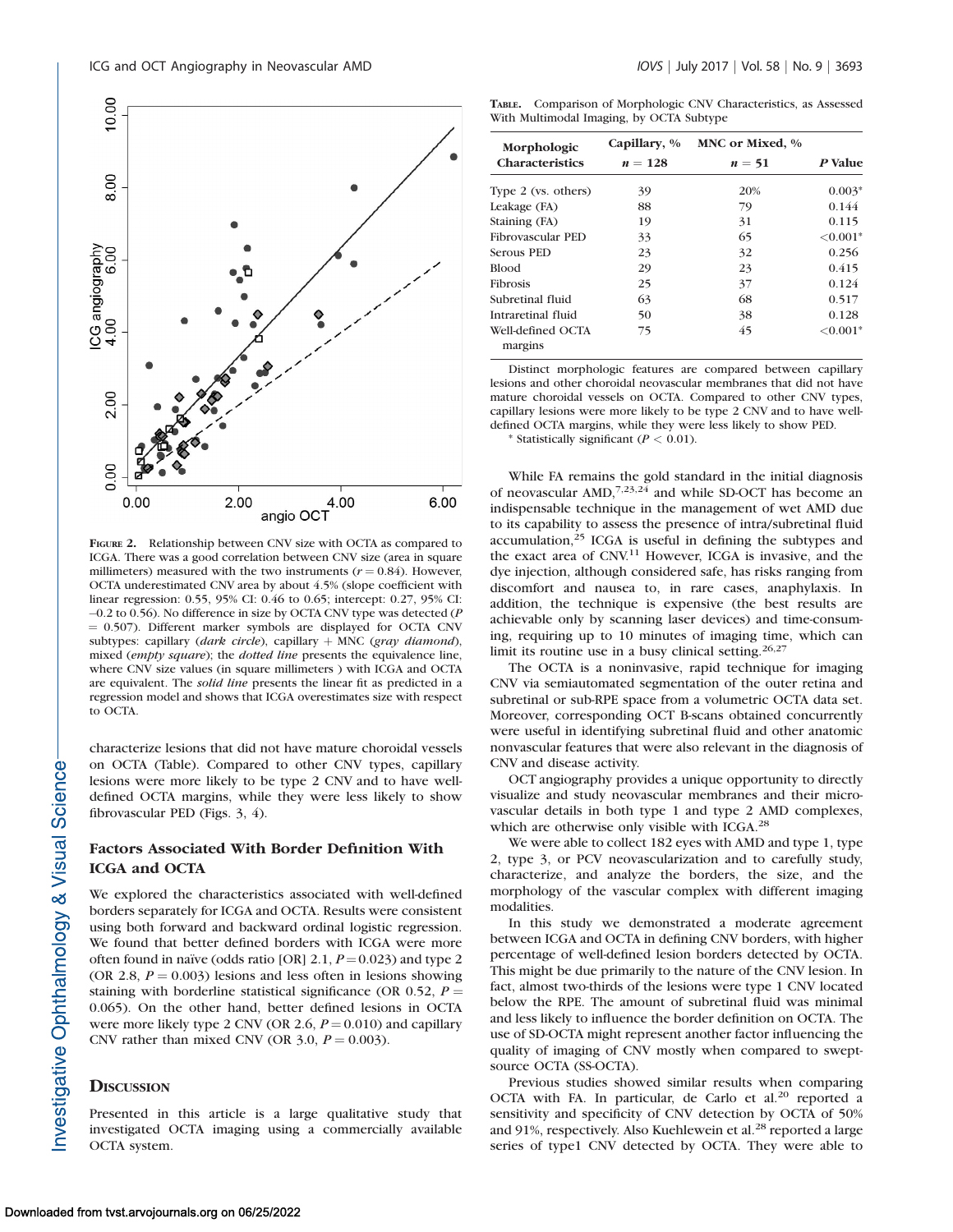

FIGURE 3. Type 1 CNV in the right eye of an 81-year-old man. (A) OCT B-scan and corresponding IR image shows a subfoveal vascularized PED with small subretinal fluid. (B) FA evidences an irregular iperfluorescence in the macular area, that (C) corresponds to CNV evident on ICGA. (D) OCTA demonstrates the CNV with well-defined borders and mixed composition.

noninvasively assess the structure and vascular composition of neovascular membrane secondary to wet AMD.

Other studies, using different devices and different decorrelation algorithms (SD-OCT or swept-source OCT, Spectralis OCTA prototype) reported that the sensitivity of the OCTA in detecting choroidal neovascular lesions ranged from 50% to 100%.20,21,25,29

In particular, Jia et al. $21$  reported five cases of CNV and compared them with normal eyes using OCTA from a prototype SS-OCT. Their prototype system operated at 100,000 A-scans per second to acquire  $200 \times 200$  A-scans in 3.5 seconds. Orthogonal registration and merging of four scans were then used to create  $3 \times 3$ -mm OCTA images.

The AngioVue system used in this study operates at 70,000 A-scans per second to obtain  $304 \times 304$  A-scans in 2.6 seconds, merging and registering two consecutive scans to achieve  $3 \times$ 3-mm or  $6 \times 6$ -mm OCTA images. Therefore, the AngioVue system with the SSADA algorithm, although using a lower scanning speed, allows for shorter imaging time than the SS-OCT prototype thanks to the lower number (two) of repeat Bscans required at each location.

A recent study using the Spectralis prototype reported the correspondence between OCTA and traditional multimodal imaging techniques ranged between 94.9% and 90.5% concerning treatment decision in a series of eyes with CNV.25

Our findings regarding the size of the CNV demonstrated a good correlation between the areas measured with the two instruments, despite the need for a calibration formula. In fact, ICGA overestimated the CNV area by 30%, probably due to the different acquisition field of  $30 \times 30$  degrees and  $3 \times 3$  mm for the ICGA and OCTA, respectively, as well as the different software used to measure the CNV size. A recent paper compared the measurement of type 1 CNV with ICGA and OCTA. Costanzo et al.<sup>30</sup> reported that the lesion size in OCTA



FIGURE 4. Type 2 CNV in the left eye of a 75-year-old man. (A) OCT B-scan and corresponding IR image shows a juxtafoveal iperreflective area and adjacent subretinal fluid. (B) FA evidences a juxtafoveal CNV with well-defined borders. (C) Corresponding ICGA confirms the presence of the welldefined CNV. (D) OCTA demonstrates the capillary CNV with well-defined borders.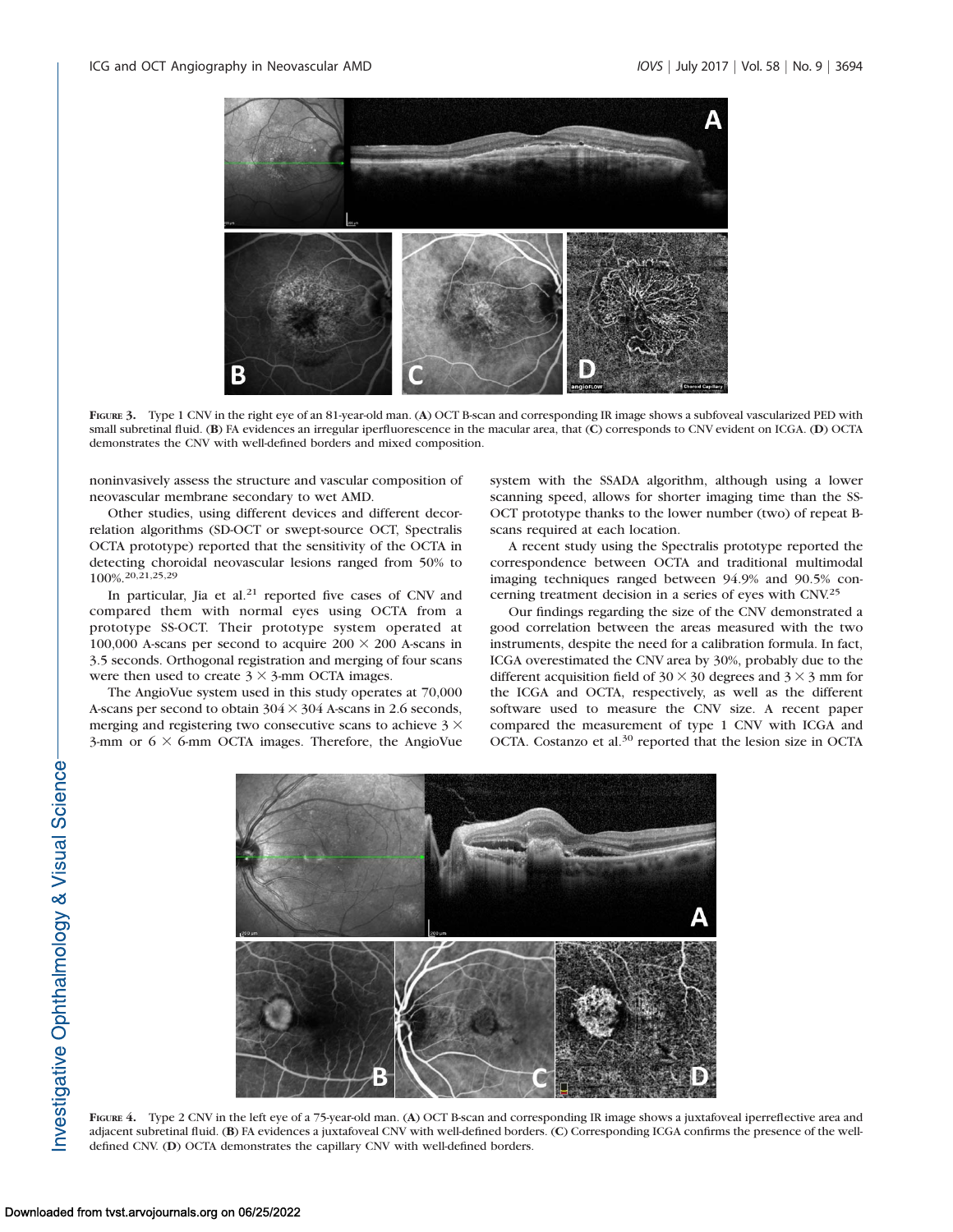measured in the choriocapillaris segmentation is significantly smaller than the lesion size measured in both intermediate and late frames of ICGA. Moreover, recent papers reported different CNV size when measured with SS-OCTA or SD-OCTA and compared to ICGA. In particular, Roisman et al.<sup>31</sup> demonstrated that CNV size on SS-OCTA images were comparable to the size of the plaque identified on ICGA, while Miller et al.<sup>32</sup> showed a larger CNV area when imaged with SS-OCTA than with SD-OCTA.

Analysis of CNV composition revealed a similar capability to detect capillary pattern, as well as mixed and mature vessels with OCTA and ICGA.

Our findings regarding the morphology of the membrane are similar to those described by Kuehlewein et al.<sup>28</sup> in type 1 CNV. They reported two patterns of vascular complex, the "medusa-like" and the "sea fan-like" complexes, both characterized by a large main central vessel trunk. This finding of a feeder vessel has also been investigated by Jia and associates $21$  using a prototype of SS-OCT angiography and is likely a characteristic of more chronic and mature neovascular complexes associated with chronic PED and longstanding anti-VEGF therapy.28

We believe that an important clinical application of OCTA is its ability to noninvasively visualize the extension and morphology of CNVs in order to follow and potentially predict the response to anti-VEGF treatment. There are already some reports describing the neovascular network changes. In particular, Spaide<sup>33</sup> analyzed OCTA images in patients undergoing treatment with anti-VEGF agents. The author describes CNVs identifiable on OCTA that have large trunks and prominent peripheral anastomoses. He attributes this to chronic pruning of small neovascular capillaries by repeated treatment with anti-VEGF agents, resulting in arteriogenesis of the remaining vessels.<sup>34</sup> Also, Muakkassa et al.<sup>34</sup> reported a decrease of CNV greatest linear dimension and CNV area as measured on the OCTA angiogram in a small number of treatment- naïve patients after treatment with intravitreal bevacizumab.

OCT angiography is a promising imaging modality that will likely limit the need for invasive FA and ICGA in the setting of neovascular AMD and may guide evaluation and treatment of this disorder in the future, although technical limitations are still considerable and need to be addressed. In particular, because OCTA technology relies on the detection of blood flow and movement, any movement by the patient will cause significant artifact and deterioration of image quality. Projection artifact is another limitation of this technology, making it sometimes difficult to distinguish normal physiological vessels from pathologic ones. The software does provide a ''remove artifacts'' function, which can subtract projection artifact from superficial vessels, but this also causes some loss of signal of pathologic blood vessels. Finally, not all neovascular complexes are visualized because of imprecision in slab segmentation, which requires careful control of the depth and thickness of the slab to more precisely identify the neovascular membrane. However, sometimes segmentation to remove choriocapillaris was not possible using the current automated prototype software because the user was unable to manually correct the shape of the automatically detected curvature lines delineating the region of interest. In the future, adding the ability to correct the segmentation curvature manually could further facilitate the accuracy of the AngioVue OCTA software.

Furthermore, because it relies on changes between two consecutive B-scans, OCTA detects only flow that is higher than a minimal threshold, the slowest detectable flow, which is determined by the time between the two sequential OCT Bscans. Slow-flow lesions that have flow of less than the slowest detectable flow therefore would not be visualized using this imaging technique. Increasing the time between consecutive OCT B-scans could allow for increased flow detection but would offer a trade-off of increased movement artifact.

In summary, OCT angiography provides the clinician the ability to perform precise structural and vascular assessment of CNV noninvasively.

To our knowledge, our study is the largest OCT angiography analysis to date of neovascular membranes secondary to neovascular AMD analyzed simultaneously with ICGA and OCTA. It presents, of course, some limitations. In particular, the number of PCV and type 3 lesions was too small to perform statistical analysis. Moreover, the field of ICGA and OCTA images was different, as well as the software used to measure the CNV lesion, resulting in an overestimation of the lesion size with ICGA compared to OCTA.

Future studies with more varied patient demographics and larger sample sizes for higher-powered sensitivity and specificity determinations are necessary to evaluate the robustness of this technique with various types of CNV.

#### Acknowledgments

Disclosure: C.M. Eandi, None; A. Ciardella, None; M. Parravano, None; F. Missiroli, None; C. Alovisi, None; C. Veronese, None; M.C. Morara, None; M. Grossi, None; G. Virgili, None; F. Ricci, None

#### References

- 1. Ferrara D, Mohler KJ, Waheed N, et al. En-face enhanced depth swept-source optical coherence tomography features of chronic central serous chorioretinopathy. Ophthalmology. 2014;121:719–726.
- 2. Ambati J, Ambati BK, Yoo SH, et al. Age-related macular degeneration: etiology, pathogenesis, and therapeutic strategies. Surv Ophthalmol. 2003;48:257–293.
- 3. Yannuzzi LA, Negrao S, Lida T, et al. Retinal angiomatous proliferation in age-related macular degeneration. Retina. 2001;21:416–434.
- 4. Jia Y, Bailey ST, Wilson DJ, et al. Quantitative optical coherence tomography angiography of choroidal neovascularization in age-related macular degeneration. Ophthalmology. 2014;121:1435–1444.
- 5. Do DV, Gower EW, Cassard SD, et al. Detection of new-onset choroidal neovascularization using optical coherence tomography: the AMD DOC study. Ophthalmology. 2012;119:77–78.
- 6. Kotsolis AI, Killian FA, Ladas ID, Yannuzzi LA. Fluorescein angiography and optical coherence tomography concordance for choroidal neovascularization in multifocal choroiditis. Br J Ophthalmol. 2010;94:1506–1508.
- 7. Do DV. Detection of new-onset choroidal neovascularization. Curr Opin Ophthalmol. 2013;24:224–227.
- 8. Ryan SJ, Sadda SR, Hinton DR, et al. Age-related macular degeneration. In: Ryan SJ, Sadda SR, Hinton DR, eds. Retina. 5th ed. Vol. 1. London: Elsevier Saunders; 2013:1150–1182.
- 9. Shah SM, Tatlipinar S, Quinlan E, et al. Dynamic and quantitative analysis of choroidal neovascularization by fluorescein angiography. Invest Ophthalmol Vis Sci. 2006; 47:5460–5468.
- 10. Sulzbacher F, Kiss C, Munk M, et al. Diagnostic evaluation of type 2 (classic) choroidal neovascularization: optical coherence tomography, indocyanine green angiography, and fluorescein angiography. Ophthalmology. 2011;152:799–806.
- 11. Guyer DR, Yannuzzi LA, Slakter J, Al E. Diagnostic indocyanine green angiography videoangiography. In: Ryan SJ, Schachat AP, eds. Retina. Vol. 3. St. Louis, MO; Mosby; 2001: 943–966.

nvestigative Ophthalmology & Visual Science